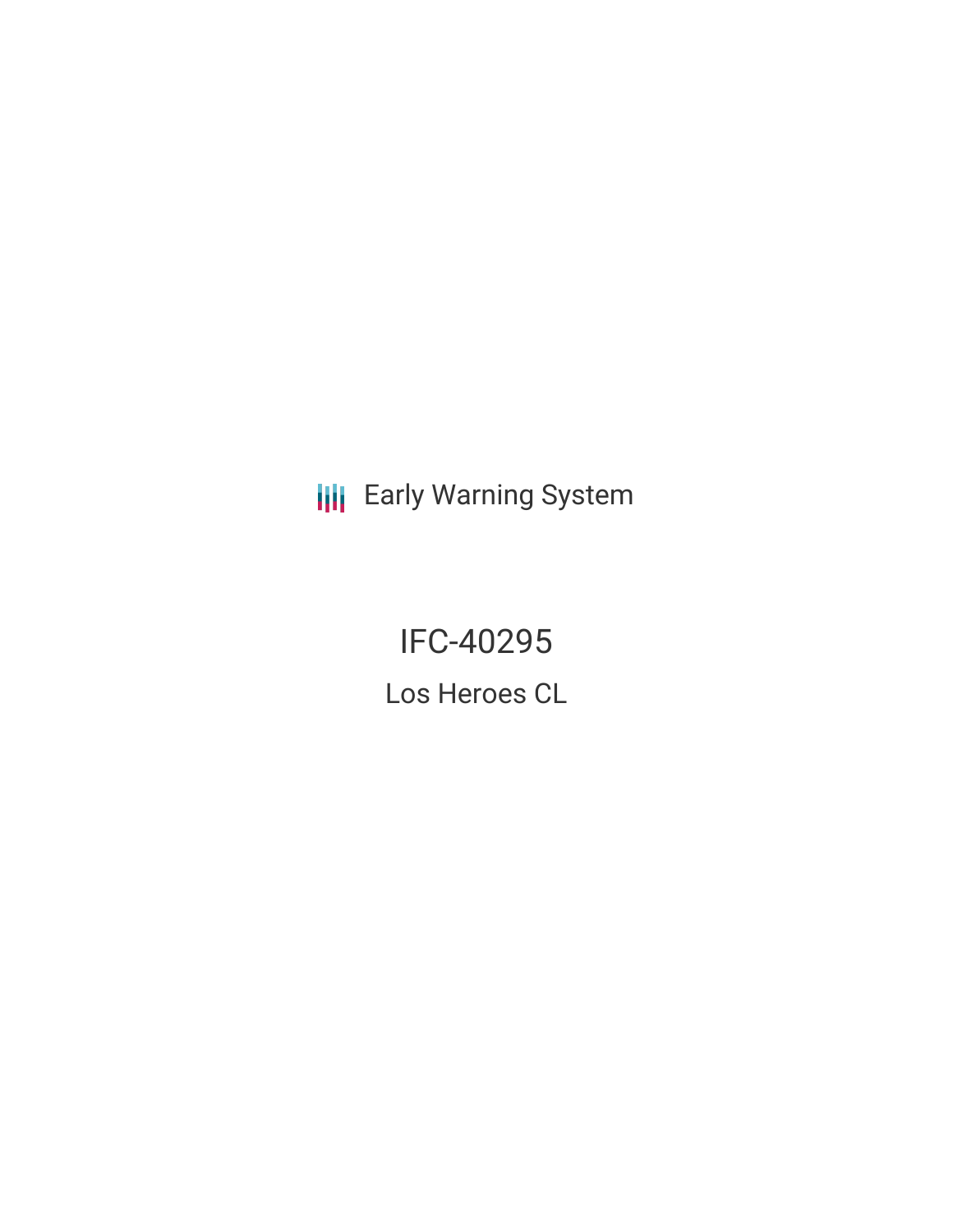

# **Quick Facts**

| <b>Countries</b>               | Chile                                                  |
|--------------------------------|--------------------------------------------------------|
| <b>Financial Institutions</b>  | International Finance Corporation (IFC)                |
| <b>Status</b>                  | Proposed                                               |
| <b>Bank Risk Rating</b>        | FI                                                     |
| <b>Voting Date</b>             | 2018-02-15                                             |
| <b>Borrower</b>                | CAJA DE COMPENSACION DE ASIGNACION FAMILIAR LOS HEROES |
| <b>Sectors</b>                 | Finance                                                |
| <b>Investment Type(s)</b>      | Loan                                                   |
| <b>Investment Amount (USD)</b> | \$50.00 million                                        |
| <b>Project Cost (USD)</b>      | \$50.00 million                                        |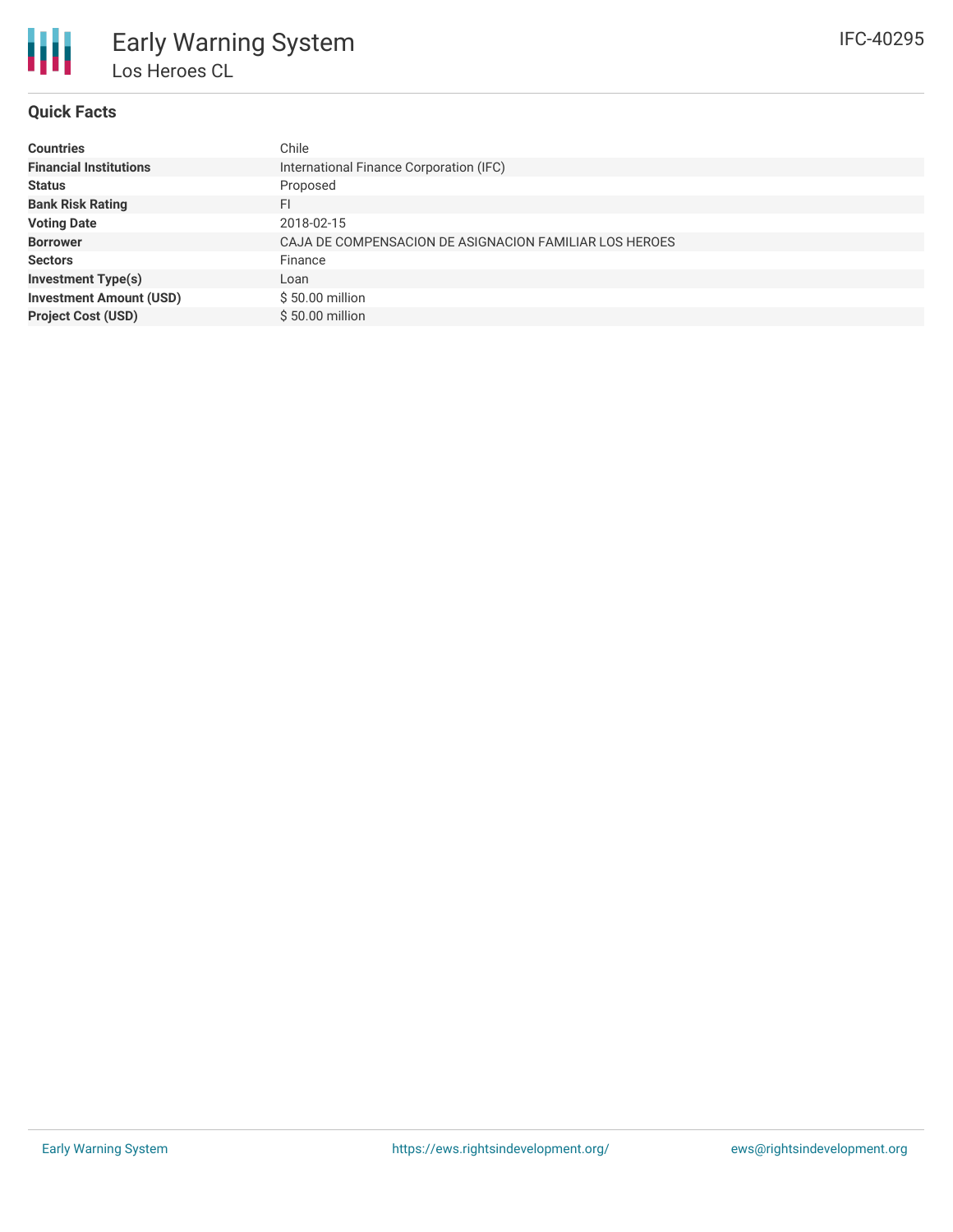

# **Project Description**

The proposed project consists of an up to US\$50 million facility to be committed in two tranches, in unidades de fomento ("UF", Chilean inflation-indexed currency) or Chilean Pesos equivalent to Caja de Compensacion de Asignacion Familiar Los Heroes ("Caja Los Heroes", "Los Heroes" or the "Company"), to support the Company's social credit lending program focused on low-income individuals underserved by the traditional financial system in Chile.

Founded in 1955, Caja Los Heroes is a non-profit organization. It is the third largest Caja de Compensacion in Chile with 15% market share and serving nearly 1 million members. Headquartered in Santiago, Los Heroes has the largest branch network in the Cajas industry across the 15 Chilean regions. Leveraging on this structure, Caja Los Heroes has 3 main pillars: (i) transactional business: distributing several social security benefits for the Chilean government and as required by law; (ii) social financial products: fostering financial inclusion in Chile by offering affordable financial products to mainly underserved segments of the population (low income workers and retirees); and (iii) additional social benefits: providing social benefits to their members with a focus on health and wellbeing but also education, entertainment and social initiatives.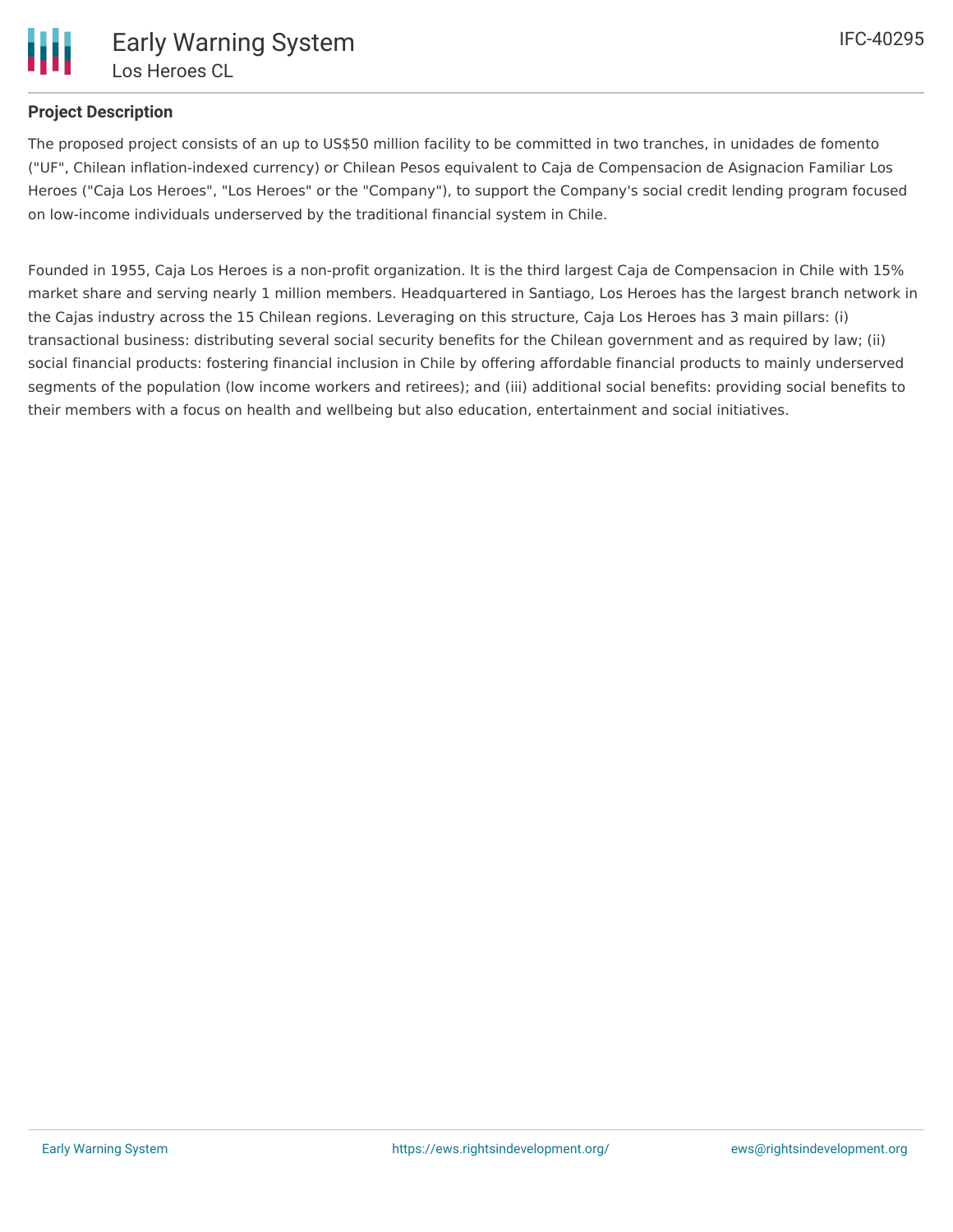## **Investment Description**

• International Finance Corporation (IFC)

### **Financial Intermediary**

Financial Intermediary: A commercial bank or financial institution that receives funds from a development bank. A financial intermediary then lends these funds to their clients (private actors) in the form of loans, bonds, guarantees and equity shares. Financial intermediaries include insurance, pension and equity funds. The direct financial relationship is between the development bank and the financial intermediary.

Caja de [Compensacion](file:///actor/228/) de Asignacion Familiar Los Heroes (Financial Intermediary)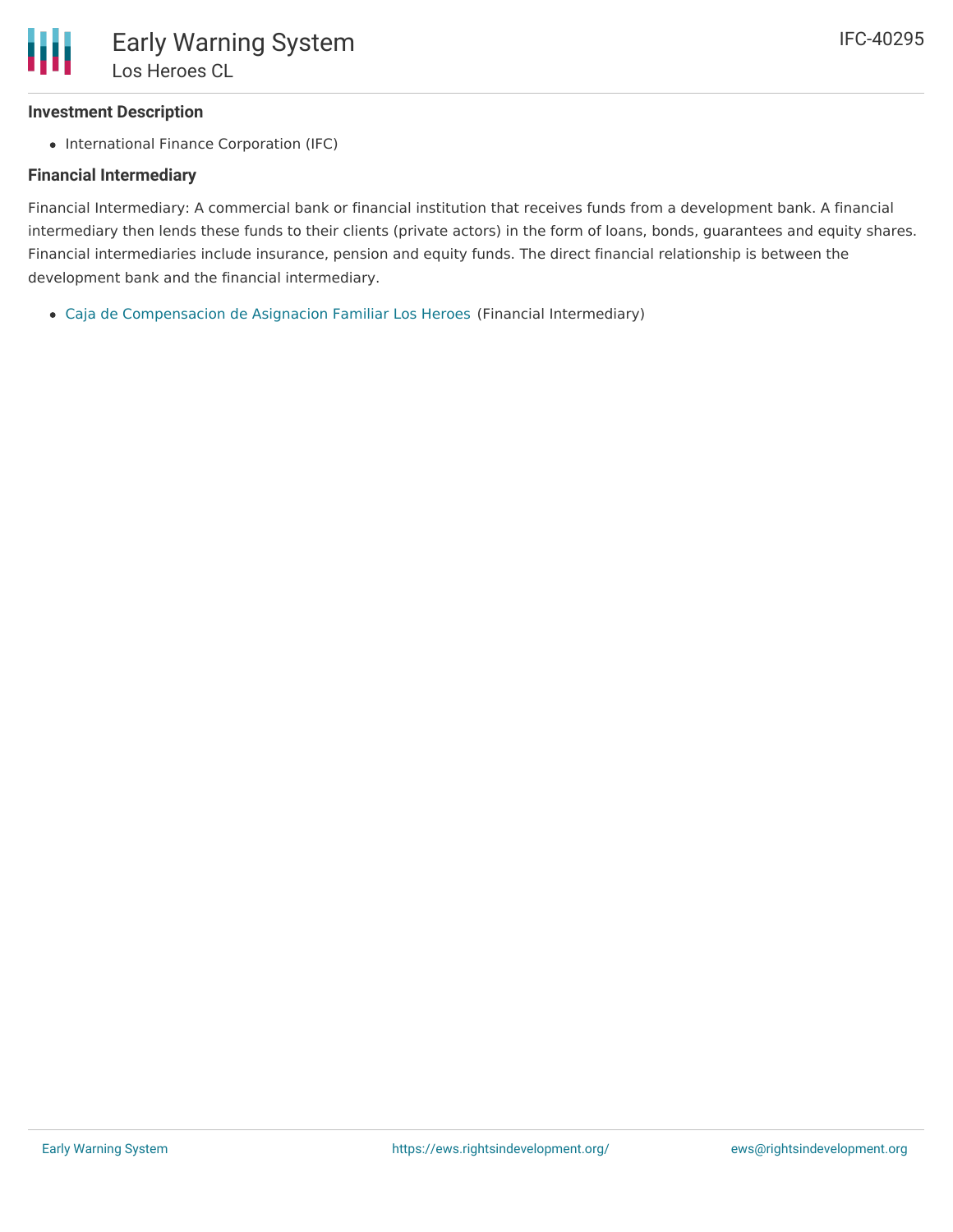

## **Private Actors Description**

Caja de Compensación de Asignación Familiar Los Héroes engages in the provision of social security services and related activities in Chile. It operates in two segments, Social Welfare and Others, and Financial Social Contributions. The company also provides loans for social and health-related needs; credit for higher education; mortgage loans; insurance; savings account for residential lease; cash awards; discounts and promotions for health services; free dental services; discounts in the purchase of medicines; emergency assistance rooms; elderly assistance phone services; free entrance to concerts and events; online portal for members; and payment collection and compensation services.